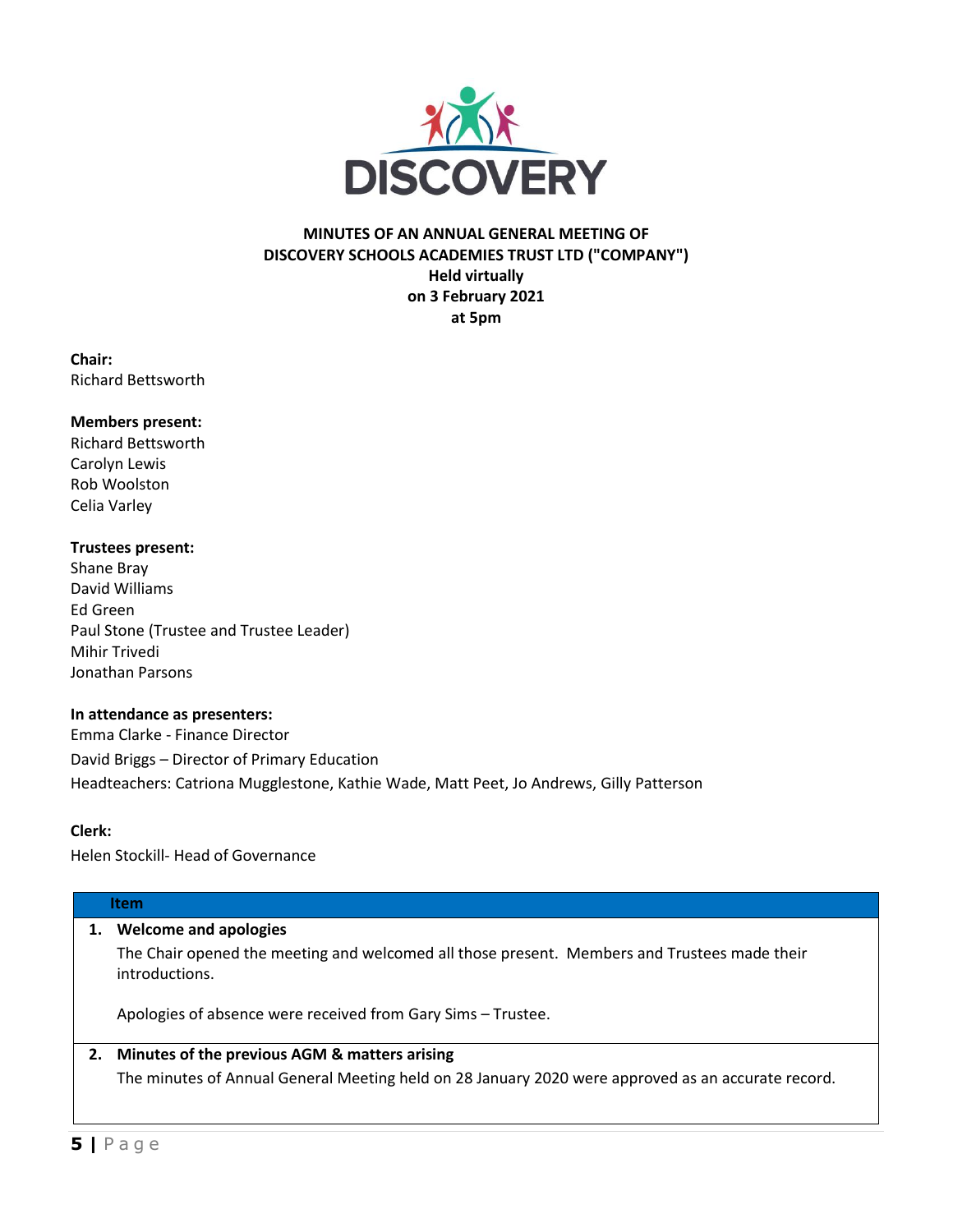## **3. Progress made by the Trust 2019/20**

Paul Stone, Trust Leader, provided a summary of achievement through the year highlighting that all schools were judged as good or better. Members commended this significant achievement and congratulated the Executive Team and Board.

David Briggs, Director of Primary Education, shared the development of strategies that had impacted on the effectiveness of schools including a new curriculum strategy. Focus has been given to developing the school improvement and teaching and learning strategies in response to COVID and they would continue to evolve with blended and remote learning. Despite COVID restrictions, schools were continuing to track and benchmark data, using it to target improvement. Schools had responded well to COVID, attendance had been strong and generally ahead of National and Leicestershire.

Paul Stone summarised the Trust successes noting the positive results of the School Management Resource Audit, for which he congratulated the Finance Team. During the year the Trust has received a capacity grant to support the development of a SEND cluster. Paul was disappointed with the progress of the cluster which was down to external factors outside the control of the project.

Working with stakeholders a new vision and values had been created to reflect the evolving trust. It was to be proposed to members that the organisation name be changed to Discovery Trust.

Other successes included the development of a HR department, equality strategy and members of the finance team qualifying as SMRA advisory for EFSA.

The Trust had done a significant amount of work supporting and contributing to the education sector in alignment with its values. National development initiatives included Edtech, PE Demonstrator status, MAT monitoring and resources such as the EPIC bounce back programme being shared across the system.

The Chair acknowledge the hard work of heads and staff for getting through a difficult period, expressing thanks on behalf of the board.

### **4. Christian ethos and values**

Gilly Patterson, Headteacher at Kibworth CofE, provided a presentation on how the school vison, which is rooted in scripture, and christian values permeate through the school and the wider community. Sharing how 'Let your light shine' was embedded in policy, practice and through the curriculum. Community and inclusiveness were at the heart of the ethos of the school and Gilly shared examples of how this worked in practice, sharing the work that was taking place during wellbeing week.

# **5. Looking ahead – a series of short inputs Equalities - Kathie Wade**

Kathie shared an update on the work taking place around the equality agenda, highlighting why it was important and some of the early challenges. Trust wide equality objectives had been developed to gather equality data which would direct future work in addition objectives relating to inclusive recruitment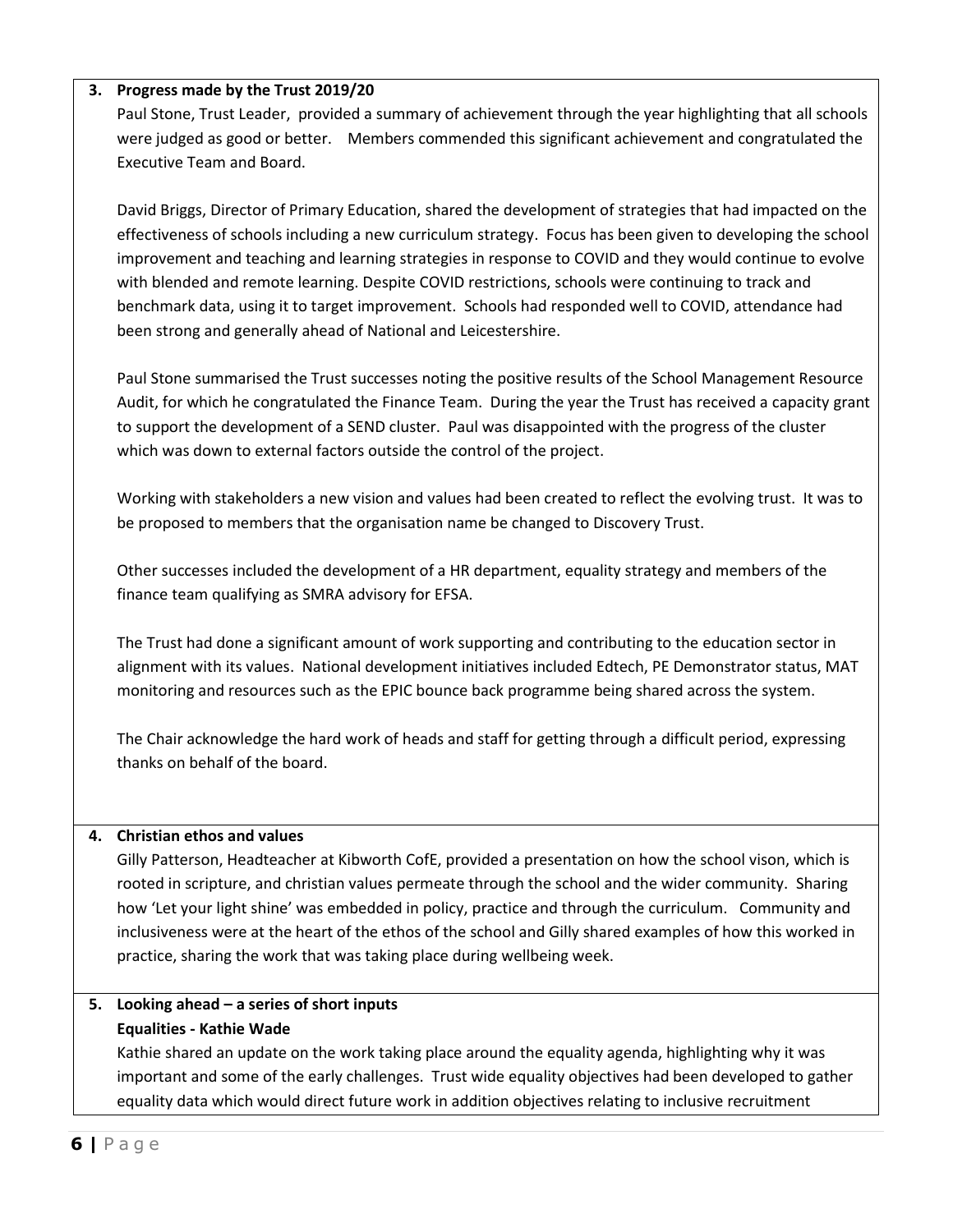practices and the development of a common language around equalities to grow staff confidence to speak about issues. An Equality Consultative Group has been recruited to further the objectives of the strategy and consider the equality implications of new projects and policies.

## **Curriculum for a digital age - Matt Peet**

Matt provided an overview of bended learning and how it would influence the future direction of education. Covid-19 had accelerated schools response to connectivity and technology school and needed to capitalise on how technology could enhance pedagogy. Matt shared a vision for success which set out considerations for schools including engagement, accessibility, application and experiences.

## **Wellbeing – Catriona Mugglestone**

Catriona highlighted the impact of COVID on the mental health and wellbeing of pupils, staff and families and what this might mean for school leaders. Strong pastoral support would be vital to support pupils to address the changing behaviours and anxiety that have resulted from lockdown. Staff wellbeing must be prioritised as the demands of responding, personally and professionally, to CVOID takes effect. Trust-wide collaboration and initiatives meant the trust was in a good position to rise to the challenges that would be presented.

The Chair expressed his thanks to all the presenter for their inspiring and thought-provoking presentations and insights that had the interests of the children at their heart.

### **6. Presentation of the Annual Accounts 2019-20**

The Members received the 2019-20 Annual Account. Emma Clarke, Finance Director provided a summary of the headlines for the 2019-20 financial year. She drew Members' attention to the Auditor's report, which confirmed the unqualified opinion with no substantive issues.

The Trust reserves position had increased on the previous year due to capital funds not spent and projects/recruitment delays as a result of COVID. Unrestricted reserves were reported as over the threshold set in the reserve policy however were planned to support additional COVID costs and teacher & support staff pay increases.

Total trust funds were reported as £20.4m

The Members welcomed the Report.

### **7. Appointment of Auditors**

Emma Clarke reported that the Trust was entering the fourth year of the maximum five year external audit contract with MHA Macintyre Hudson. Following a best value review, Emma recommended continuing the contract with MHA Macintyre Hudson for 2020/21 which Members unanimously **AGREED**.

## **8. Q&A**

None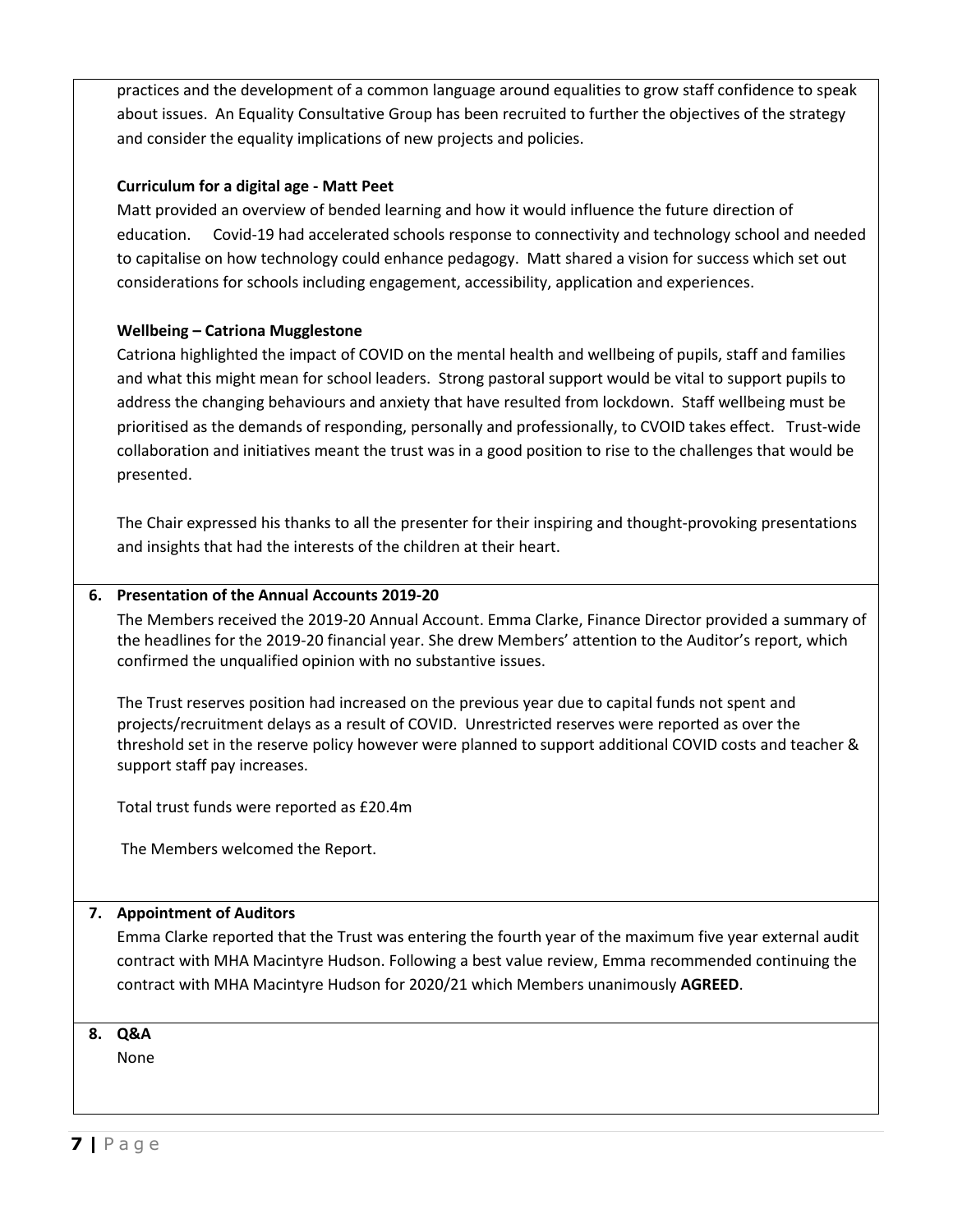# **9. Close**

The Chair thanked all in attendance, and formally thanked the staff across the Trust for the successes throughout the challenging year, and for the positive impact this has on all the pupils.

REPORT

Chair **Date** 

**26 January 2022**

. . . . . . . . . . . . . . . . . . . . . . . . . . . . . . . . . . . . . . . . .